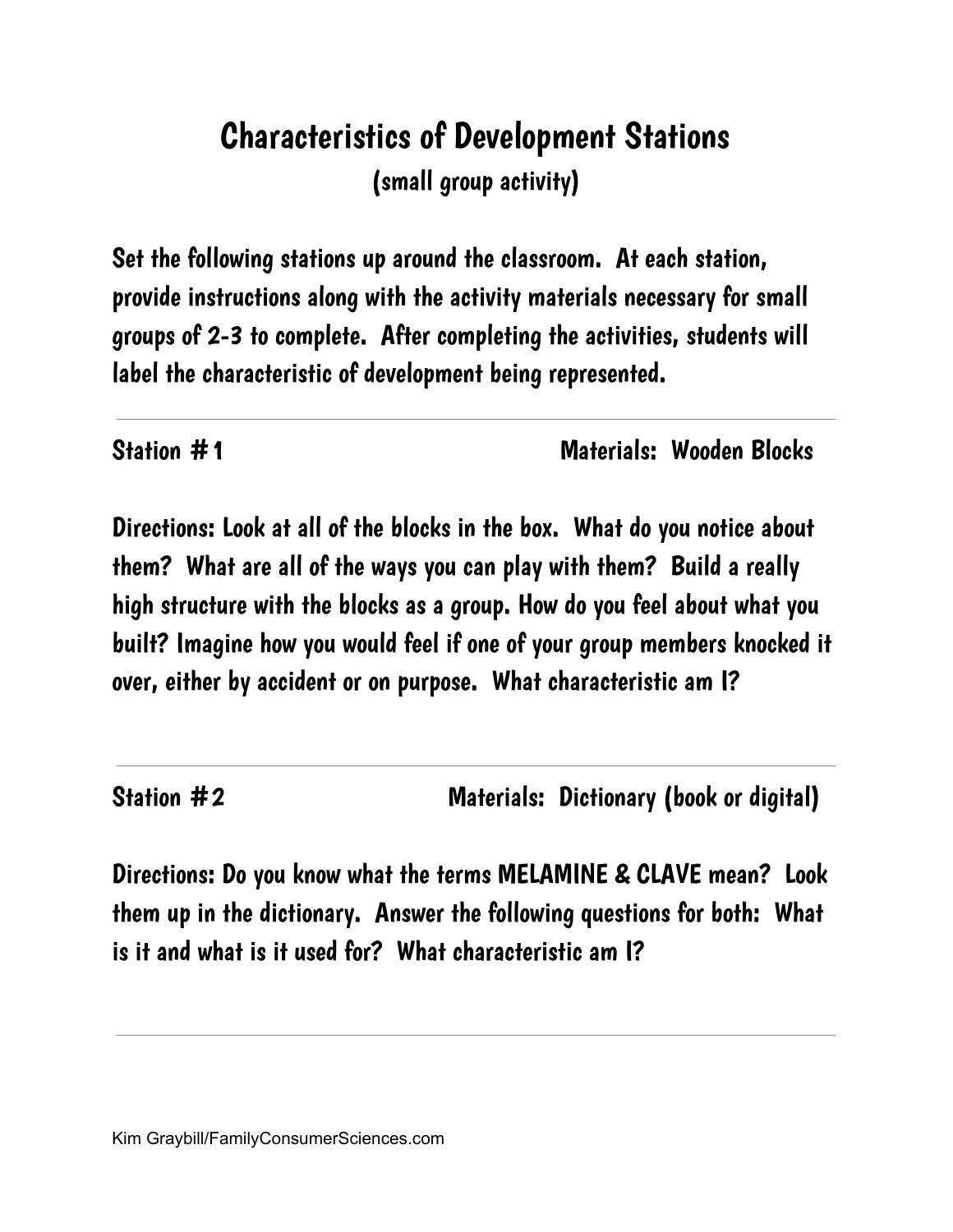Directions: Solve the math equations and have your partner(s) check your answers. Color in the picture according to your answers. What characteristic am I?

Station #4 Materials: Plain Paper, Pencils, Scissors & Timer

Directions: Record the time and then use your non-dominant hand to trace your dominant hand on the blank paper. Cut out your traced hand using your non-dominant hand. Record your time again. What characteristic am I?

Station #5 Materials: 4 Different Types of Children's Books

Directions: Read each of the books to each other in order from 1-4. The first book has pictures only. The second book has one word and one picture on each page. The third book has one simple sentence below each picture on each page. The fourth book has more complex sentences on each page below the pictures. What characteristic am I?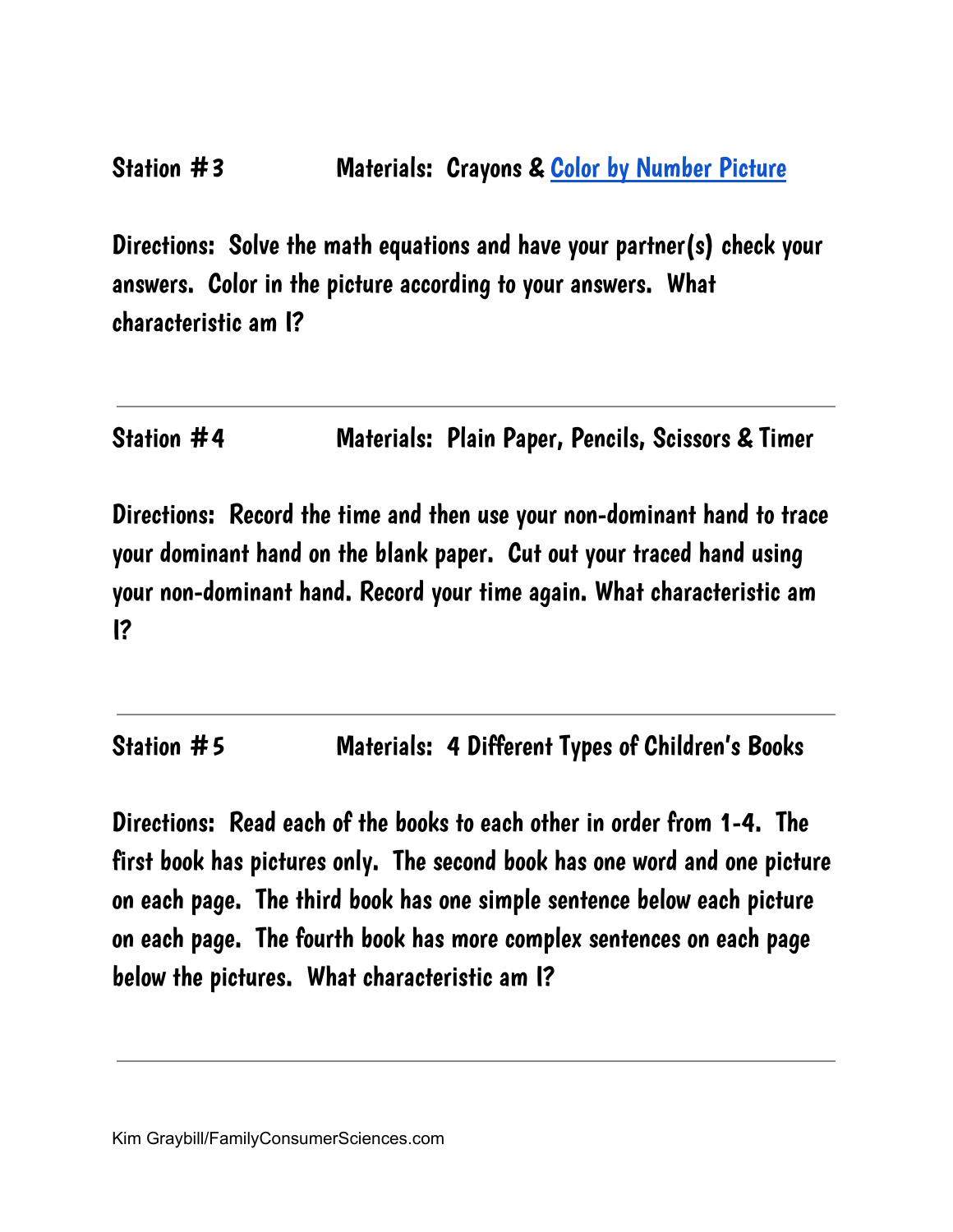## Key

#### Station 1: Development is interrelated

The blocks could be played with in a variety of ways; sorted by color or shape, stacked, lined up sequentially by size, etc. To build the structure, motor skills were involved and because you built it as a group so were social skills. Most are proud of their structures they spent time building and would be upset/angry if someone knocked it down. All of these are related to the PIES.

#### Station 2: Development is continuous throughout life

You are always going to come in contact with words you don't know...so in order to learn them, you must look them up. Increasing knowledge such as vocabulary develops/strengthens your brain. You may find that using an actual dictionary, may be a new concept to some students who always use their devices to look up terms. Therefore, they are learning something new.

## Station 3: Development is similar for everyone

Since most of you have taken higher math classes such as algebra, geometry, etc., everyone knew their numbers, colors and basic addition and subtraction. Therefore, this activity was about the same for everyone academically.

## Station 4: Development proceeds at an individual rate

In this activity you had to use your non-dominant hand to trace and cut. Not everyone can do this with the same speed or precision. Some worked quickly and some worked at a much slower pace. Precision varied and this